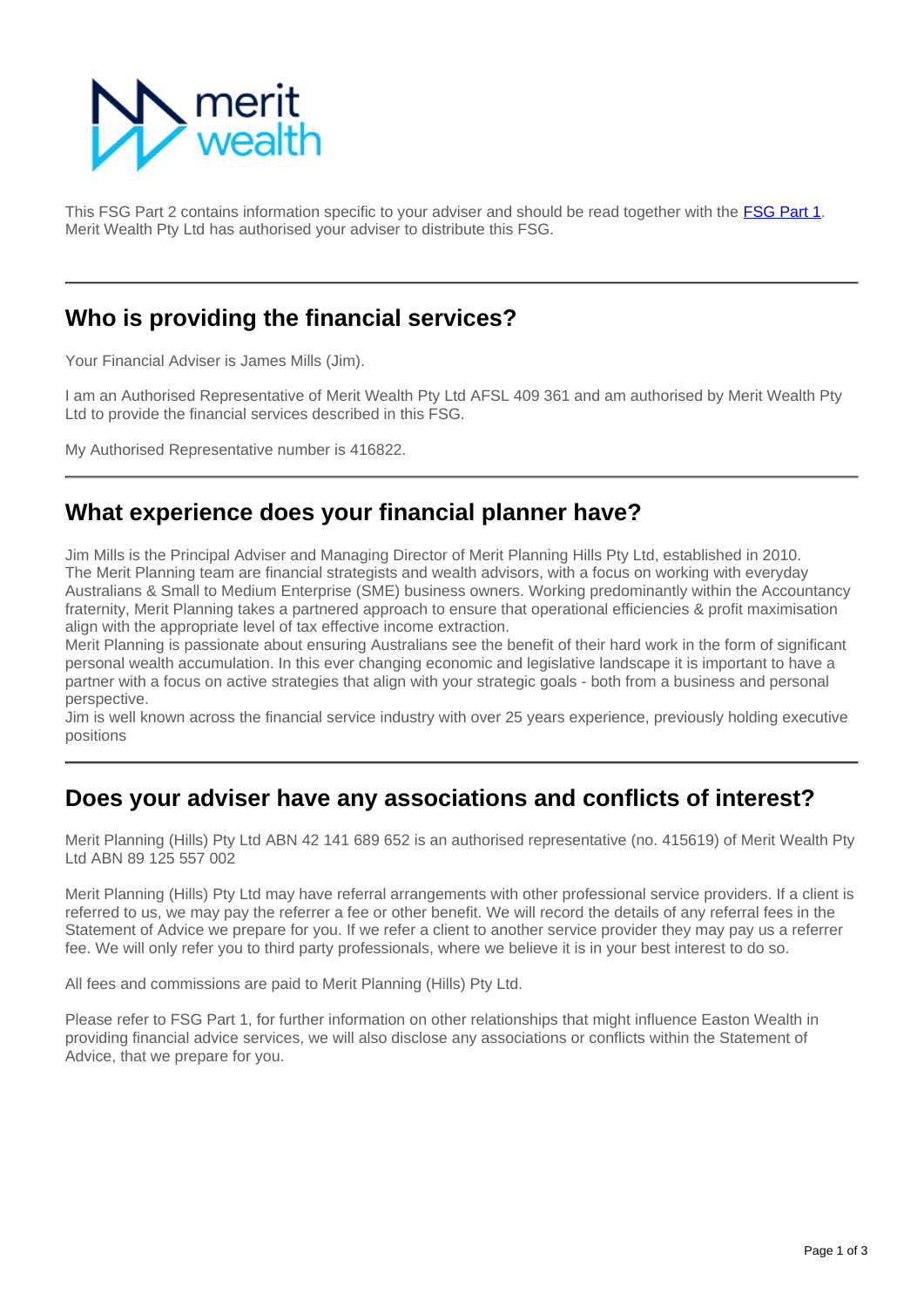# **What qualifications has your adviser completed?**

#### **Qualification Name**

Diploma of Financial Services (Financial Planning) Accredited Listed Product Adviser Program

## **Authorised Products and Services**

**I am authorised in the following products and services:** Deposit and Payment Products – Basic Deposit Products Government Debentures, Stocks or Bonds Investment Life Insurance and Life Risk Insurance Products Retirement Savings Accounts **Securities** Standard Margin Lending Facilities Superannuation Self-Managed Superannuation Funds Direct Equities